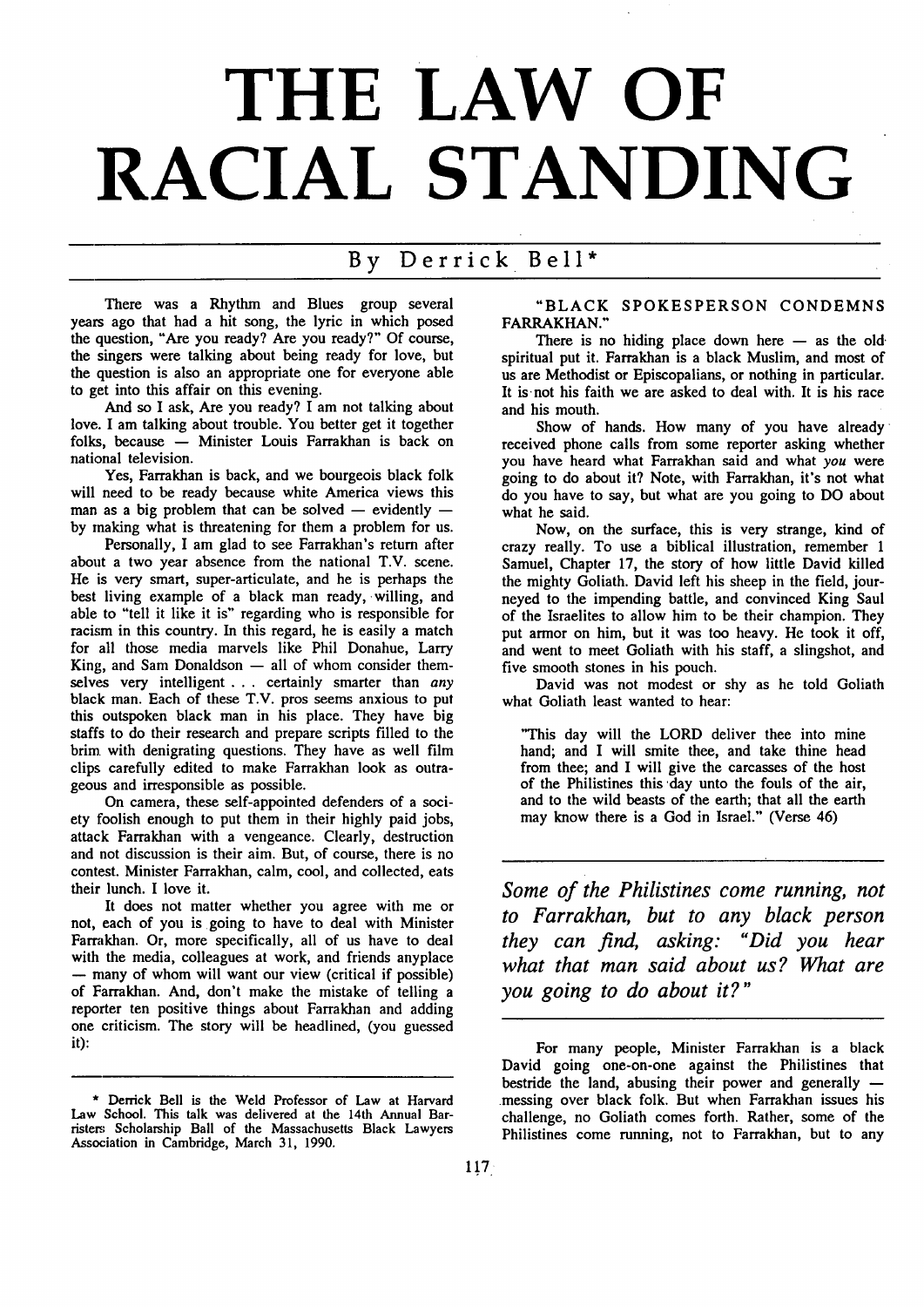black person they can find, asking: "Did you hear what that man said about us? What are *you* going to do about it?"

Now, I have been asking myself: why must I do something about Minister Farrakhan? Those he condemns are not without power, not without money, not without guns. A sad history serves as proof that they know how to use all three. Why me?

"Oh," I am told, "that man is hurting your cause." But the cause of black people has been under attack for three hundred years, not by one black man, but by the dominant white society. The suggestion that our current plight would be relieved if Farrakhan would just shut up is both naive and insults our intelligence. It also reveals more about those who would silence him than they likely want uncovered.

Remember when, a few years ago, Farrakhan was scheduled to speak in, I think, Madison Square Garden in New York City. The then mayor ordered his black staffers not to go and to speak out and denounce Farrakhan. Some did as they were told. Others, to their credit, refused to condemn and did attend. Again I ask, why them? Why me? Why us?

My friends, I think I have the answer and so does every lawyer in this room. The answer is in the law of standing. More specifically, the answer is in what I want to call "The Law of Racial Standing."

The standing doctrine requires the party who invokes the court's authority "to show that she personally has suffered some actual or threatened injury as a result of the putatively illegal conduct of the defendant," and that the injury "fairly can be traced to the challenged action" and "is likely to be redressed by a favorable decision."'

Sung-Hee Suh, a third year student who co-taught my civil rights seminar last Fall, made a point in class discussion that pointed me toward this special extra-legal form of standing. She noted that while the law grants litigants standing based on their having sufficient personal interest and involvement in the issue to justify judicial cognizance, black people (while they may be able to get into court) are denied standing-type legitimacy when they discuss real world experiences with racism or attempt to give a favorable evaluation of another person of color's work.<sup>2</sup> Our statements are deemed "special pleading" and thus not entitled to serious weight. If one of us recommends a person of color for a position or for a promotion the response will all too often contain the scarcely concealed question, "Who else likes this person?" We know *who* "who else" is.

*"Oh, " I am told, "that man is hurting your cause. " But the cause of black people has been under attack for three hundred years, not by one black man, but by the dominant white society.*

**When, as** my **first** lawyering **job,** I **went to work at** the Justice Department back in 1957, there were only two or three black lawyers there. One of them, Maceo Hubbard, had been there for years and taught me a lot that I had not learned in law school. "When white folks ask you for an evaluation of another black," Maceo warned me, "you have to remember one thing. However carefully you can say it, you can hurt the brother, but you can't help him."

Maceo's sage advice has contemporary significance for our question. For as I told my student Sung-Hee, while she is correct that our statements about the conditions of blacks are diluted and our recommendations of other blacks taken with a grain of salt, there is one exception to the lack of standing phenomenon. You guessed it. The exception occurs when blacks disparage blacks whose actions are upsetting whites. Suddenly, our statements are given greater value than they are worth. Thus, Thomas Sowell<sup>3</sup> and Walter Williams<sup>4</sup> gained national celebrity as experts on race based upon their willingness to minimize the effects of racism on the lowly status of blacks. The fact that most blacks dispute these assessments is mostly ignored.

Similarly, when my colleague Randy Kennedy<sup>5</sup> suggested that minority scholars have no special legitimacy in writing about race, and that their scholarship, measured by traditional standards, is flawed, his criticism was given enormous attention.<sup>6</sup> "Even Randy Kennedy says their writing is bad." If Randy had written a piece lauding critical race writing, his article would have gained little attention. In fact, Randy has written a half-dozen **fine** articles giving white folks Hell. None of them have been

4. **See** Williams, AMERICA: **A** MINORITY PERSPECTIVE **(1982),** and **STATE AGAINST** BLACKS **(1982).**

Associate Professor of Law, Harvard Law School.

**6.** See Kennedy, Racial Critiques of Legal Academia, 102 HARV. L. REv. 1745 **(1989).**

*<sup>1.</sup> Valley Forge Christian College* v. *Americans United, 454* U.S. 464 (1982).

<sup>2.</sup> Actually, gaining legal standing has often served as a barrier for blacks seeking relief from undeniable racial abuse. See, e.g., *Allen v. Wright,* 468 U.S. 737 (1984), denying standing to black parents contending that the IRS had not carried out its obligation to deny tax-exempt status to private schools practicing discrimination based on race as approved in *Bob Jones Univ. v. U.S.,* 461 U.S. 574 (1983). The court in *Allen* cites O'Shea *v. Littleton,* 414 U.S. **488** (1974); *Rizzo v. Goode,* 423 U.S. 362 (1975); and *Los Angeles v. Lyons,* 461 U.S. 95 (1983). In all three cases plaintiffs sought injunctive relief against system-wide law enforcement practices, and were denied standing for failing to allege a specific threat of being subjected to the challenged practices.

<sup>3.</sup> Senior Fellow, the Hoover Institute. See Sowell, AFFIR-MATIVE ACTION RECONSIDERED: **WAS IT NECESSARY** IN **ACA-DEMIA? (1985),** AMERICAN **ETHNIC GROUPS (1978),** CIVIL RIOHTS: **RHETORIC** OR REALITY (1984), COMPASSION **VERSUS** GUILT **AND OTHER** ESSAYS **(1987), CONFLICTS OF VISIONS (1987), ECONOMICS AND POLITICS OF** RACE: **AN** INTERNATION-**AL** PERSPECTIVE **(1983),** JUDICIAL ACTIVISM RECONSIDERED **(1989), EDUCATION:** ASSUMPTIONS VERSUS HISTORY: **COLLECT-ED** PAPERS **(1986), ETHNIC** AMERICA: **A** HISTORY **(1981),** KNOWLEDGE **AND** DECISIONS **(1980),** MARKETS **AND MINOR-ITIES (1985),** and RACE **AND** ECONOMICS (1975).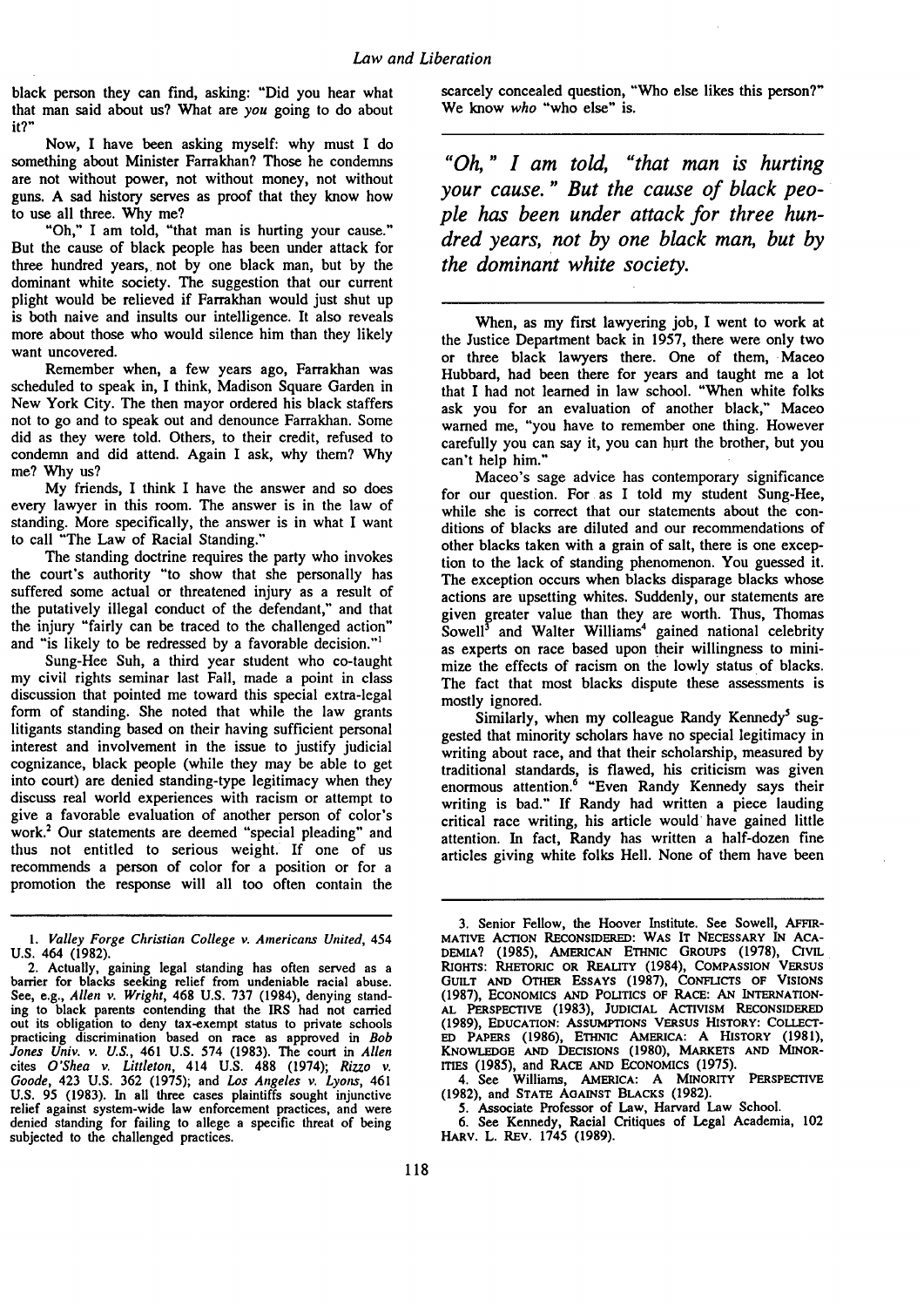covered by the New York Times.<sup>7</sup>

Now, **I** can hear some of you out there whispering. "Poor old Derrick. He has been over there too long. His racial paranoia has gotten him. He is taking a natural phenomenon of human nature and calling it racism. It must be true that Harvard destroys more black folks than bad liquor. So sad."<br>I hear you and, of course, I understand that when

Lee [acocca lauds Chrysler cars, we take his words with a grain of salt. But if he were to criticize Chrysler, it would be front-page news. Any laudatory statement **by** a person affiliated with a product or institution is viewed as to some extent, puffing. Criticism or whistle-blowing by an insider, on the other hand, wins immediate attention.

The problem is that a peoples' petitions protesting racism are a far cry from a company's product-enhancing puffery. Not only are our complaints discounted, but we are deemed not trustworthy in matters regarding race. There is a general assumption that we, unlike whites, cannot be objective on matters of race and 'will favor our own regardless. It is that deep-seated belief that fuels a continuing effort  $-$  despite all manner of Supreme Court decisions intended to curb the practice **-** to keep black people off juries in cases involving race. Black judges hearing racial cases are eyed suspiciously and, sometimes, asked to recuse themselves in favor of a white judge without those making their request even being aware of the paradox in their motions.

But criticism of blacks doing or saying things upsetting to whites when that criticism comes from other blacks is welcomed with a special glee reflective of a character trait that, were it not so common, would be diagnosed as racial schizophrenia. Our critical comments are often distorted and, when the need arises, our criticism is magnified to censor, or our condemnation used to damage or destroy careers. In the case of Minister Farrakhan, those who don't like what he says want to use our criticism to isolate, separate, and silence him, not in the eyes of his followers, but in the minds of whites who believe that the threat he represents can be defused by our responding to their plaintive plea: "Tell us it ain't so."

There is a double standard here. One need not agree at all with Farrakhan's statement about Judaism being a gutter religion to understand that Israel has sought to hide many deeds against black Africans, black Jews, and the Palestinians under the cloak of religion. Moreover, when Farrakhan attempts to explain that his statement was aimed at Israel as a state and not Judaism as a religion, his explanation is rejected out-of-hand. The attitude seems to be: "You said it, and thus you must be condemned for all time."

*While our statements about the conditions of blacks are diluted and our recommendations of other blacks taken with a grain of salt, there is one exception to the lack of standing phenomenon. The exception occurs when blacks disparage blacks whose actions are upsetting whites. Suddenly, our statements are given greater value than they are worth.*

The Reverend Jesse Jackson has experienced a similar "lifetime renunciation," notwithstanding his frequent and fervent apologies for his regrettable "Hymie and Hymie town" remarks made during his 1984 presidential campaign. I understand why a group is upset by what it deems racial or religious insults, but I doubt that I am alone in understanding why blacks who lack any real power in this society are not forgiven, while whites, including those at the highest levels of power, are pardoned. For example, many Jewish spokespeople complained bitterly when President Reagan went to Bitburg, but they do not continue to harass him everywhere he goes. No one denounced him as anti-Semitic for going. More significantly, neither President Bush nor whites who support him are called on to condemn Reagan in order to prove that they are not anti-Semitic.

One need not agree with Farrakhan that African-Americans need to separate from this country to understand that, after three hundred years of trying and not yet having the acceptance in this country that non-English speaking white immigrants have on their first day on this soil, we need to be thinking (if not yet doing) something other than singing "We Shall Overcome." Whatever his rhetorical transgressions, Minister Farrakhan and his church are giving the most disadvantaged black people reason to hope when most of the country and more than a few of us have written them off. His television hosts have given him credit for cleaning up a neighborhood in Washington, $\delta$  and yet they question his motives for accomplishing what few government officials have even seriously tried.

I am troubled that some Jews view Farrakhan as anti-Semitic, even if they are wrong. But I am infinitely more disturbed by my helplessness in the face of the notso-gentle genocide going on in our inner cities. If Farrakhan, whatever his views, is able to bring inspiration to a people who have every reason for despair; if he has the ability to back up his fiery rhetoric with grass roots projects that restore pride and safety to neighborhoods the

<sup>7.</sup> See, e.g., Race Relations Law and the Tradition of Celebration: the Case of Professor Schmidt, **86 COLUM.** L. **REV. 1622 (1986),** Commentary: Persuasion and Distrust: **A** Comment on the Affirmative Action Debate, **99** IARv. L. REV. **1327 (1986),** Colloquy: **A** Reply to Philip Elman, **100 HARV.** L. REV. **1938 (1987),** McCleskey v. Kemp: Race, Capital Punishment, and the Supreme Court, **101** HARV. L. REV. **1388 (1988).**

**<sup>8.</sup>** The Nation of Islam and its Abundant Life Clinic received a citation from the City of Washington, D.C. for expunging Washington's Mayfair Mansions of violent crack dealing. The Nation of Islam continues to patrol the area.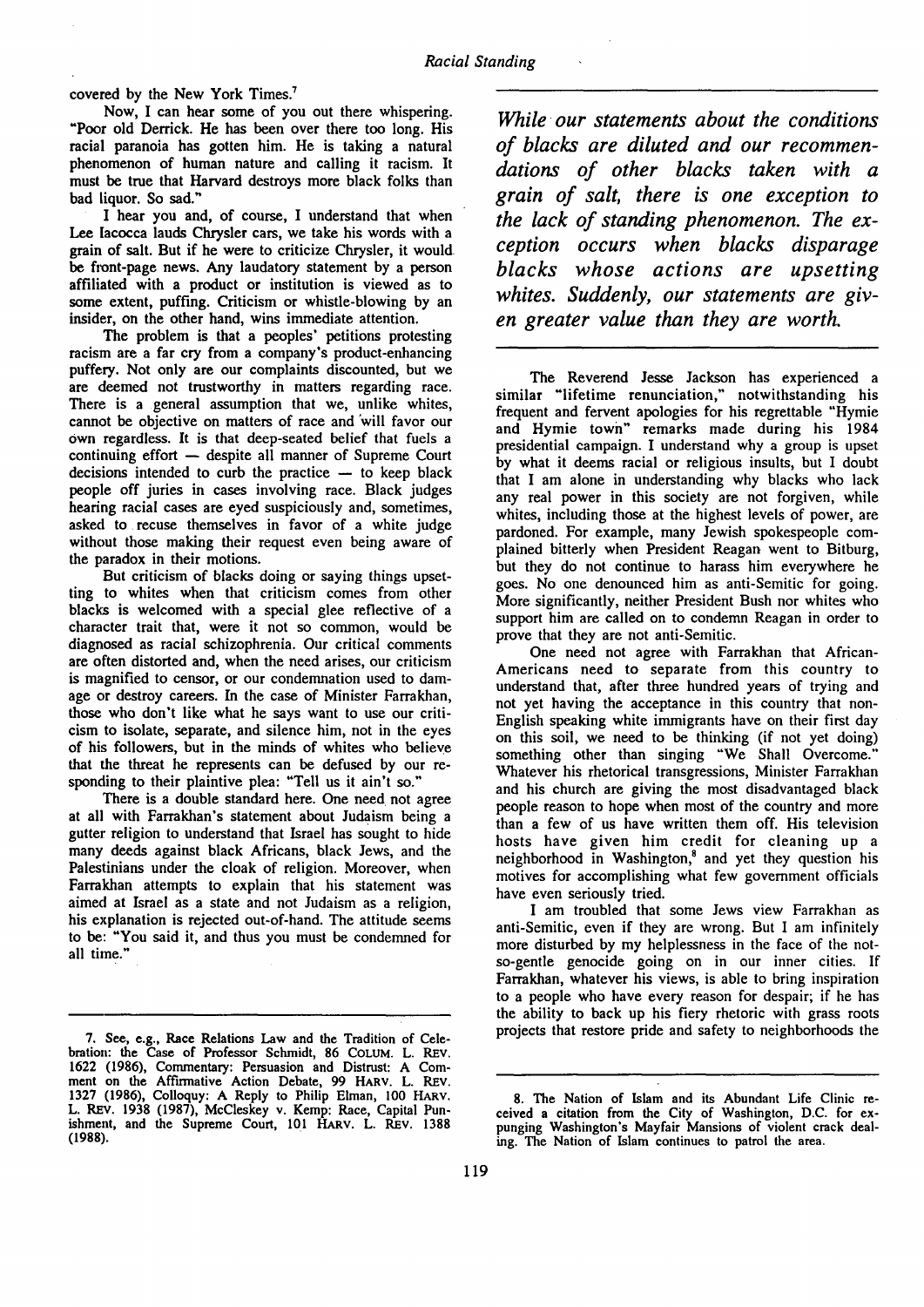nation has written off, then folks, I am for Farrakhan.

When President Lincoln was told that General Grant should be relieved of his command because of heavy drinking, Lincoln noted that Grant was the only Union Army leader able to win battles. Rather than chastise Grant, Lincoln ordered a keg of liquor sent to each of his generals. Lincoln was not advocating alcoholism'; he was trying to win a war. Similarly, when we support Minister Farrakhan or at least refuse to criticize him publicly, we are not endorsing insensitive remarks, we are trying not to harm his effort to save a people. That people is ourselves.

*When we support Minister Farrakhan or at least refuse to criticize him publicly, we are not endorsing insensitive remarks, we are trying not to harm his effort to save a people. That people is ourselves.*

I notice that those whites so anxious for me to "do something" about Farrakhan are not usually those who are themselves doing anything about the racism he condemns. Of course, I recognize that Farrakhan's statements can be hurtful to many whites who are doing a great deal to fight racism and alleviate its devastation. I think it correct that Farrakhan is not talking about such individuals but about the group to which they belong and the power that all members of that group  $-$  good and bad  $-$  are able to exercise over all of us in this society because we are black and they are white.

A friend with whom I discussed Farrakhan's abilities was not moved. He said, "Even if everything you say about him is correct, he is still a bigot. Why can't I call him what I think he is?" In effect, my friend was asking, even given the perverse weight white society gives to black on black criticism, must persons of color remain silent if they strongly disagree with statements or actions by other blacks?

There is, of course, no easy answer to that question. It is clear, though, that we must be extremely sensitive to the dangers of our criticism. And, we must be candid and very cautious about the rewards this society bestows on those blacks willing to denigrate a troublesome black. To the extent we deem it necessary, our criticisms can be conveyed in private or in group sessions. Someday, such caution may be unnecessary, but some day is not yet. That day may never come unless the nation's response to the death and destruction in our inner cities moves beyond its current law and order orientation.

We know that poverty based on the unavailability of meaningful employment is the major cause of inner-city despair. But when blacks suggest racism as a major cause of the problem, our views are lost by the force of a society determined to blame black victims. Even data from respected white sources is ignored when it does not conform to the comforting image. A recent study published in the prestigious New England Journal of Medicine found that in the period from  $1979$  to  $1980 -$  before AIDS,

before crack  $-$  "Black men in Harlem were less likely to reach the age of 65 than men in Bangladesh."9 In the period studied,  $2,421$  people died needlessly  $-$  that is 800 a year more beyond the number that would have died if Harlem shared the health of the nation. Twenty-two percent of the excess deaths were due to homicide and drug abuse, but most were due to undetected cancer, strokes, and heart attacks due to high blood pressure.

*In the period from 1979 ot 1980* **-** *before AIDS, before crack* **-** *"Black men in Harlem were less likely to reach the age of 65 than men in Bangladesh. "*

You did not hear about this study? I am not surprised. There was virtually no coverage of this study in the media. In contrast, an article in the same issue questioning the value of oat bran in controlling cholesterol, received splashy coverage everywhere. Ralph Ellison's much acclaimed novel, INVISIBLE MAN,<sup>10</sup> depicted a category of human beings whose suffering was so thoroughly ignored that they, and it, might as well not have existed. The only change in the thirty-eight years since INVIsIBLE **MAN** was published is that the number of those suffering and ignored has increased.

I have not talked to him, but I rather imagine that Minister Farrakhan understands the law of racial standing. He knows that condemning racism and poverty and the devastation of our communities in the abstract is inadequate and ineffective. Racism is not some great omnipotent evil in the sky that rains down disadvantage on poor black folk. Rather, racism is a resource, an entitlement, almost a property right really, by which every white person is able to gain priority and preference over people who are not white as to all things of value that are in short supply. In 1896, the Supreme Court's "separate but equal doctrine" in *Plessy v. Ferguson"i* gave the law's imprimatur to that racial priority.

The *Brown <sup>2</sup>*decision overruled *Plessy* while (perhaps unknowingly) maintaining the concept, custom and, tradition of white priority. How did this happen? *Brown* denounced segregation as an evil capable of doing irreparable damage to hearts and minds of young black children. But the decision treated the evil like some biblical plague that had descended on black children from the skies and without human intervention. The *Brown* court made no effort to identify wrongdoers or propose effective remedial steps that would aid victims at the expense of

**<sup>9.</sup>** The study was reported in an op-ed column: Melvin Konner, Still Invisible, and Dying, in Harlem, New York Times, February 24, 1990, at 25, **c.** 1.

<sup>10.</sup> Ellison, INvIsIBLE MAN, 1952.

**<sup>11.</sup>** 163 U.S. 537 (1896). 12. Brown v. Board of Education at Topeka, 347 U.S. 483 (1954).